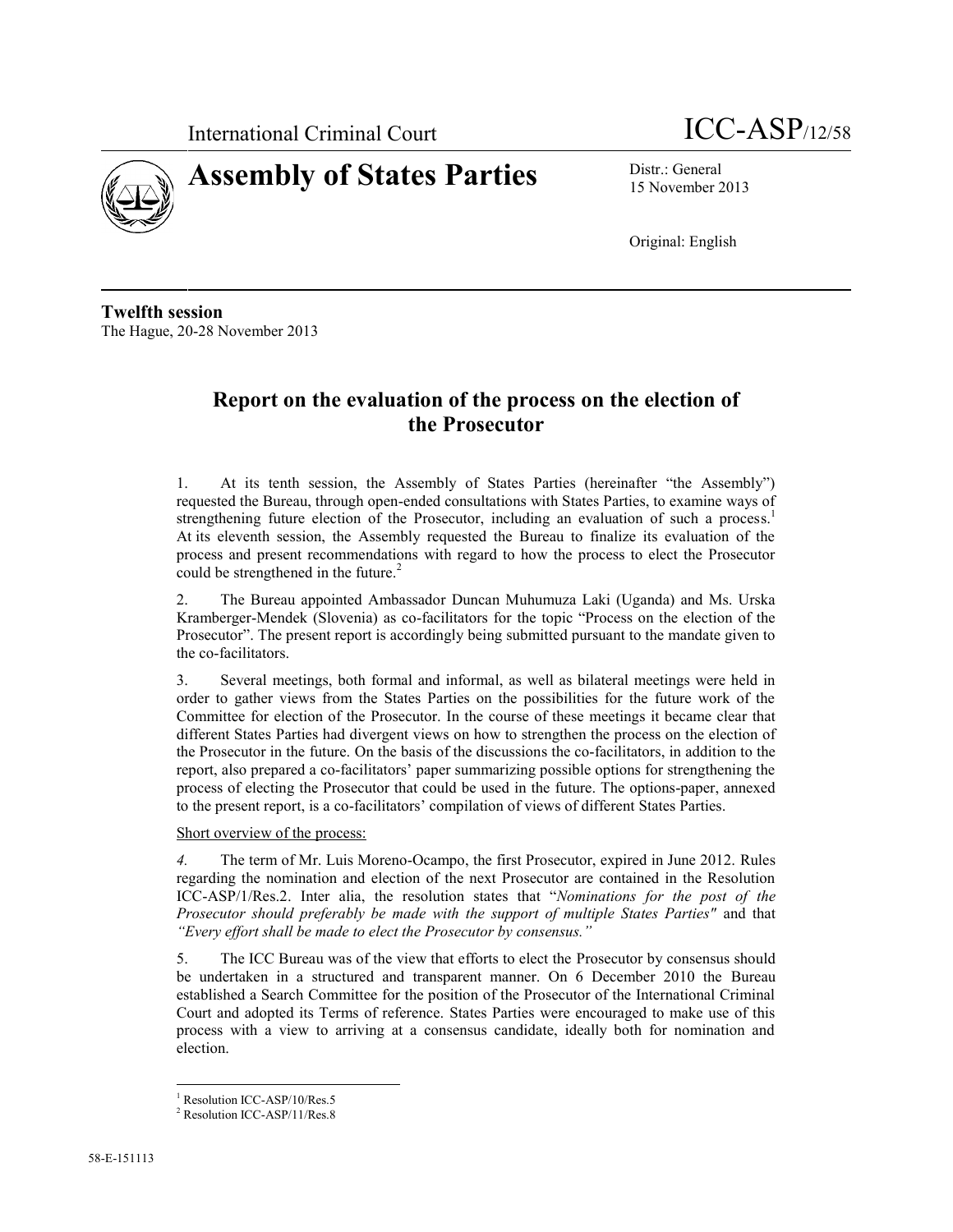6. The Search Committee consisted of representatives of all regional groups and was mandated to facilitate the nomination and election, by consensus, of the next Prosecutor.

7. The Search Committee held several meetings and evaluated 51 candidates. In October 2011 the Committee proposed a short list of four candidates to the States Parties. All candidates introduced themselves to States Parties and consultations were held in the regional groups. A single candidate, Ms. Fatou Bensouda emerged, was nominated by 67 States and elected by consensus.

## Views of States Parties:

8. The States agreed that the role of the Prosecutor is one of the most important ones. Although not sharing the views regarding the work of the Search Committee, all States emphasized that the new Prosecutor is a highly competent person, with high moral character and extensive practical experience; and they extended their full support to her.

9. Throughout the process leading to the election of the current Prosecutor, there was strong support among States Parties for a consensus candidate.

10. Some States Parties were of the view that the process was successful and could be used as basis for future electoral processes, but agreed that there was always room for improvement. The process avoided competitive elections with all the negative aspects pertinent thereto (including trading of votes) and set path for a technical, merit-based evaluation of candidates and a search that went beyond those persons who happened to be nominated by governments. A view was expressed that the Committee should have been trusted enough to come up with a single candidate.

11. On the other hand some States Parties were of the view that the process should have involved all States Parties so as to be more transparent, rather than being limited to only the Bureau. It was also stated that this process should not to be a model for future elections.

12. Some States were of the opinion that the process was not in line with the provisions of the Rome Statute since the Statute required for the elections to be held by secret ballot by an absolute majority of the members of the Assembly of States Parties, along the same lines as the election of the judges. It was emphasized that the Committee should have strictly adhered to the Rome Statute and relevant resolutions pertaining to the nomination and election of the Prosecutor; it should not have added new criteria to the process. Some views were also expressed that the Search Committee had not only strictly adhered to the Rome Statute, but made a meaningful contribution to the implementation of relevant provisions.

13. It was stated several times that the Committee was not established far enough in advance of the election of the Prosecutor and had no clear criteria for selecting candidates when it started working. It was agreed that a certain level of confidentiality was welcome but some argued that the confidentiality should have been lifted at some point earlier in the process.

14. Some States stressed that the Committee should desist from any attempt to oust provisions of the Rome Statute to the extent that it precludes States from nominating candidates for the position of Prosecutor which is a statutory mandate of States Parties, and called the Committee to adhere to operative paragraph 28 of the resolution ICC-ASP/3/Res.6.

15. Some concerns were raised that there was no gender balance in the Search Committee. Concerns were also raised regarding the last stages of the selection process (i.e. looking for a consensual candidate with regional groups).

16. Some were of the view that the early endorsement of one candidate by states might have been unfortunate and could in their opinion possibly harm the future process by implying that the position should be filled in accordance with regional rotation. Others were of the view that such endorsements were in line with the agreed rules.

Some States Parties were of the view that the Terms of Reference should not have permitted the Committee to carry out an active search, and that the Committee should have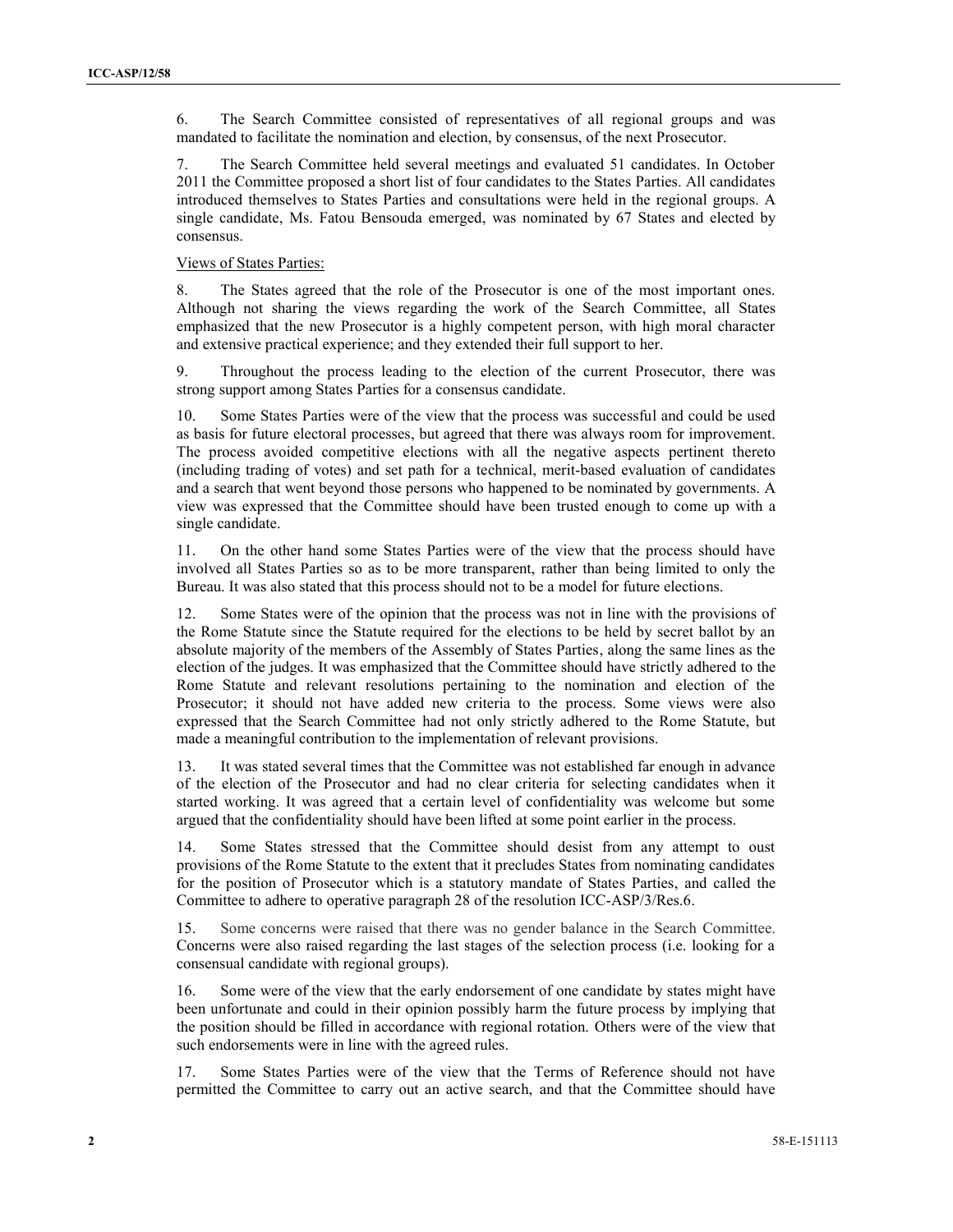limited itself to an advisory role, and not more. Other delegations emphasized the benefits of an active search by the Committee for possible candidates.

18. Some States Parties suggested the Advisory Committee for nomination of Judges could be utilized for future Prosecutor elections, while others expressed concerns.

## Recommendations

19. The Bureau recommends that the Assembly, in its omnibus resolution, take note of the present report and the annexed Option Paper.

20. Considering the diverging views of States Parties on this topic, the Bureau acknowledges that it is not in a position to present conclusive recommendations with regard to how the process to elect the Prosecutor could be strengthened in the future. The Bureau therefore recommends that the Report and Option Paper serve as one of the points of reference for States Parties in the future when considering how to elect the next Prosecutor.

21. These recommendations are presented in accordance with operative paragraph25 of resolution ICC-ASP/11/Res.8, which requests the Bureau to finalize, through open-ended consultations, its evaluation of the process followed, and present recommendations with regard to how the process to elect the Prosecutor could be strengthened in the future, by the start of the twelfth session of the Assembly of States Parties.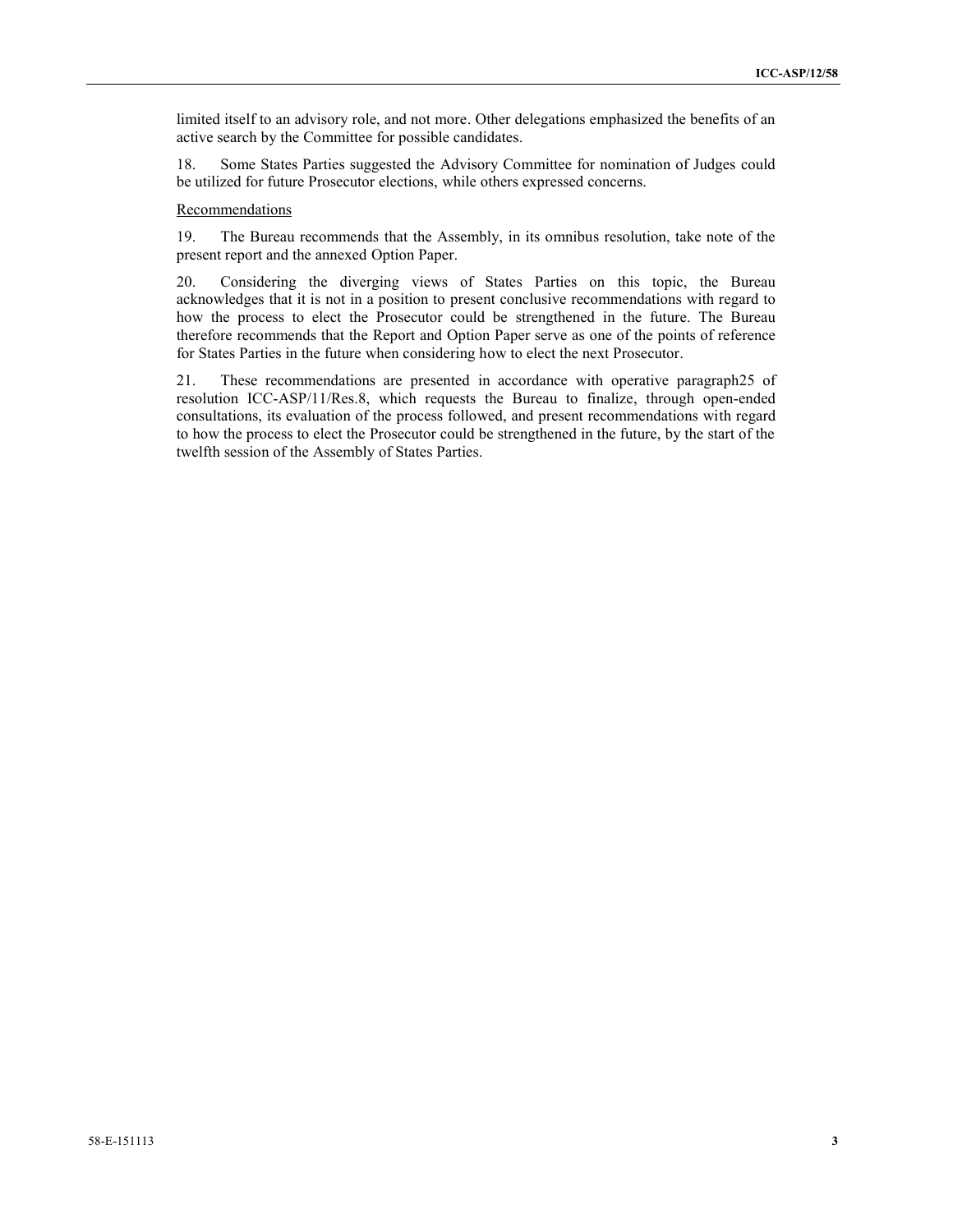## **Co-facilitator's paper summarizing possible options for strengthening the future process of electing the Prosecutor**

The co-facilitators have identified two initial options for the election of the Prosecutor:

1. Go to vote right away, without search for consensus pursuant to art. 42 of the Rome Statute which provides that "*The Prosecutor shall be elected by secret ballot by an absolute majority of the members of the Assembly of States Parties"*. This would require a new Assembly resolution to supersede resolution ICC-ASP/1/Res.2 (para. 33).

2. Make every effort to find consensus and go to vote only if these efforts fail pursuant to resolution ICC-ASP/1/Res.2 which states that "*Every effort shall be made to elect the Prosecutor by consensus"*. The search for consensus could be conducted:

(a) Without any further guidance as to how these efforts should look like, thus leaving the issue to the future Bureau;

(b) On the basis of further guidance given by the Assembly in an appropriate format (e.g. amendment to the Assembly resolution, "guidelines" adopted by the Assembly), on the basis of lessons learned from the past.

Although there was no consensus among the States Parties, it was clear that in case of option 2 (b) several issues will need to be decided beforehand.

The pertinent issue is the constitution of the nomination process. There are two possibilities on this work: (a) States Parties wait for official nominations by States Parties, then embark upon the search for a consensus candidate; or (b) States Parties search for a consensus candidate with the aim of ensuring that the consensus candidate will be the only candidate nominated, thus avoiding the need for withdrawal of nominations.

If it is decided that the States Parties will search for a consensus candidate the most feasible option is a creation of a Committee for election of Prosecutor.<sup>3</sup> The co-facilitators propose the following possibilities for the mandate and composition of the Committee:

1. *The committee for election of prosecutor stays as is:* Committee receives informal expressions of interest and prepares a short-list. New York Working Group meets all candidates, holds consultations, proposes only one candidate to States Parties for election.

*2. The committee for election of prosecutor is modified as outlined below*

Possible modified Committee for election of Prosecutor

*Role of the Committee:*

It is still open what the role and tasks of such a committee should be. Some ideas for its work were discussed, but no agreement was reached. Therefore, the co-facilitators believe that the following models of a modified Committee for election of prosecutor might be possible:

(a) A Committee that actively searches for potential candidates and receives informal nominations, but with provisions for increased transparency vis-à-vis States Parties, resulting in a shortlist of candidates.

(b) A Committee that only looks at informal nominations, resulting in a shortlist of candidates.<sup>4</sup>

(c) A Committee that only considers formal nominations upon the expiration of the nomination period, resulting in a shortlist of candidates.

<sup>3</sup> Provisional name – it was stresses that the Committee should be properly designated so as to avoid confusion or mixing up of roles that might arise from misappropriate reference to the name.

<sup>&</sup>lt;sup>4</sup> The question of which persons or entities would be entitled to make such an informal nomination remains open for discussion.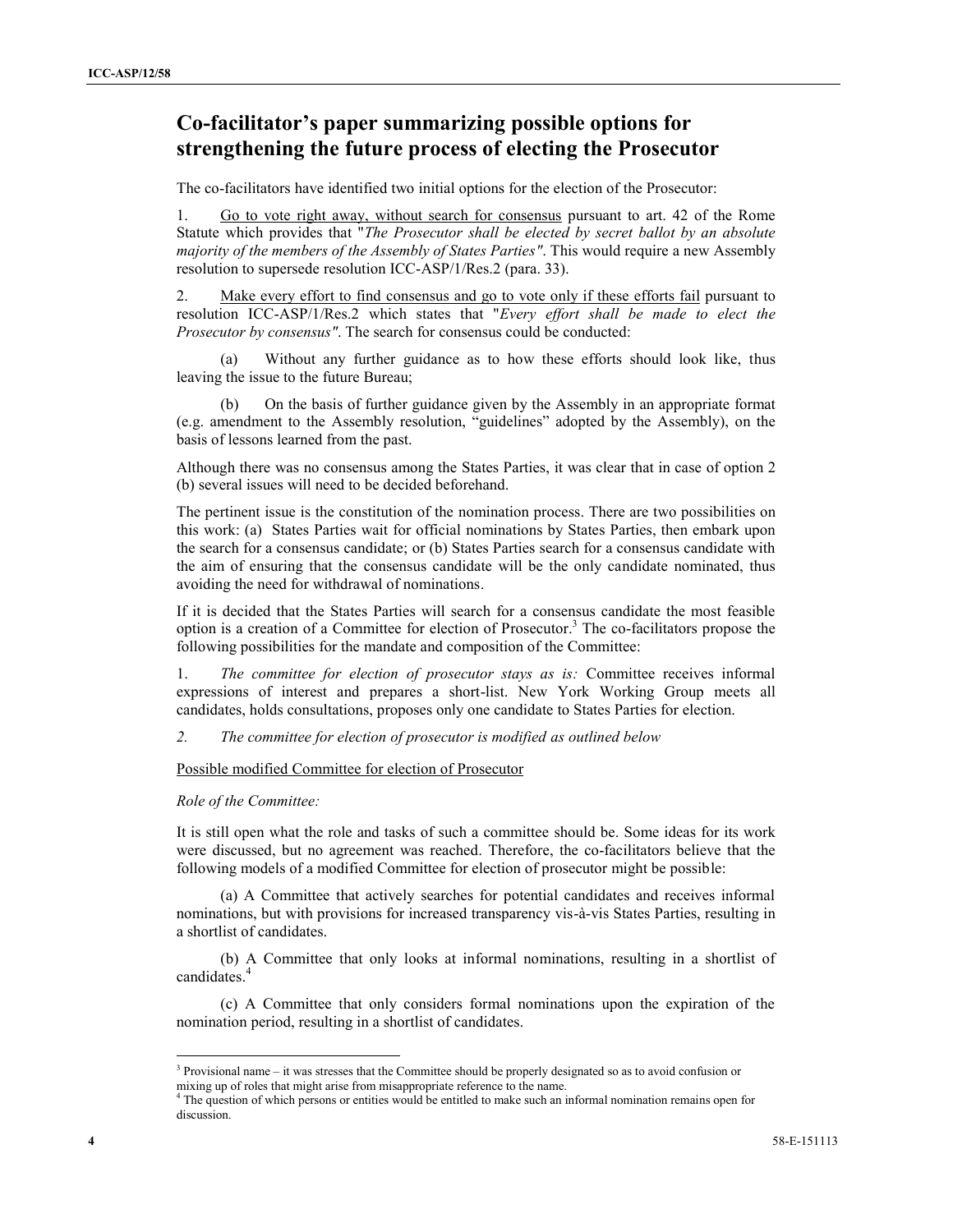(d) A Committee that only considers formal nominations upon the expiration of the nomination period, and declares each of the candidates to be either qualified or unqualified.

(e) Tasking the Advisory Committee on Nominations of Judges to also consider the issue of the election of the Prosecutor.

### *Composition of the Committee:*

Since the composition of the Committee raised some concerns, the co-facilitators looked into some possibilities of constituting the Committee:

 It should include representatives from all regional groups (as previously done and outlined in ICC-ASP/9/INF.2);

• It should be gender balanced;

• There could be two representatives from each regional group (possibly one male, one female);

 It should be composed of technical/professional people which allows for decision making based upon competence and not political considerations (e.g. There should be at least one technical expert and at least one diplomat on the Committee.);

The Committee should elect one chair and one vice-chair.

## *Criteria for selection of candidates:*

Clear criteria for selection of candidates should be agreed well in advance. A check-list of the competences could be provided and candidates should be informed if they fulfill the criteria and reasons why they are not on the short list.

Basic criteria for selection could be defined by the Assembly, which should also further clarify the criteria in article 42 of the Rome Statute (including defining what is meant under extensive practical experience in the prosecution or trial of criminal cases). Possible additional criteria could be defined by the Committee and approved by the Bureau. Some criteria are already defined in the report of the Committee. The Assembly could also decide upon the level of confidentiality of the process.

#### *Start of Committee's work:*

Since it was expressed that the Committee should start its work early in the process, the cofacilitators propose that in case of regular elections the Committee should start its work as early as 12 months before the possible date for election. In case of bi-election, the Committee should start working immediately after the vacancy is announced.

#### *Cooperation with States Parties:*

It is the view of the co-facilitators that some general issues need to be clarified:

 Cooperation of the Committee with States Parties: it should be understood that the members of the Committee shall brief their respective regional groups after each substantial meeting. Regular briefings to the Bureau should be made.

 The shortlist of the Committee should be respected. The Committee should brief the regional groups about the final list. The bureau should name regional coordinators to collect views regarding the candidates on the list. Consultations should also be held in the New York Working Group with all States Parties and the civil society.

#### *Funding:*

Before the Committee starts its work the question of funding the work of the Committee as well as the expenses of the final candidates should be agreed in advance. The Committee should